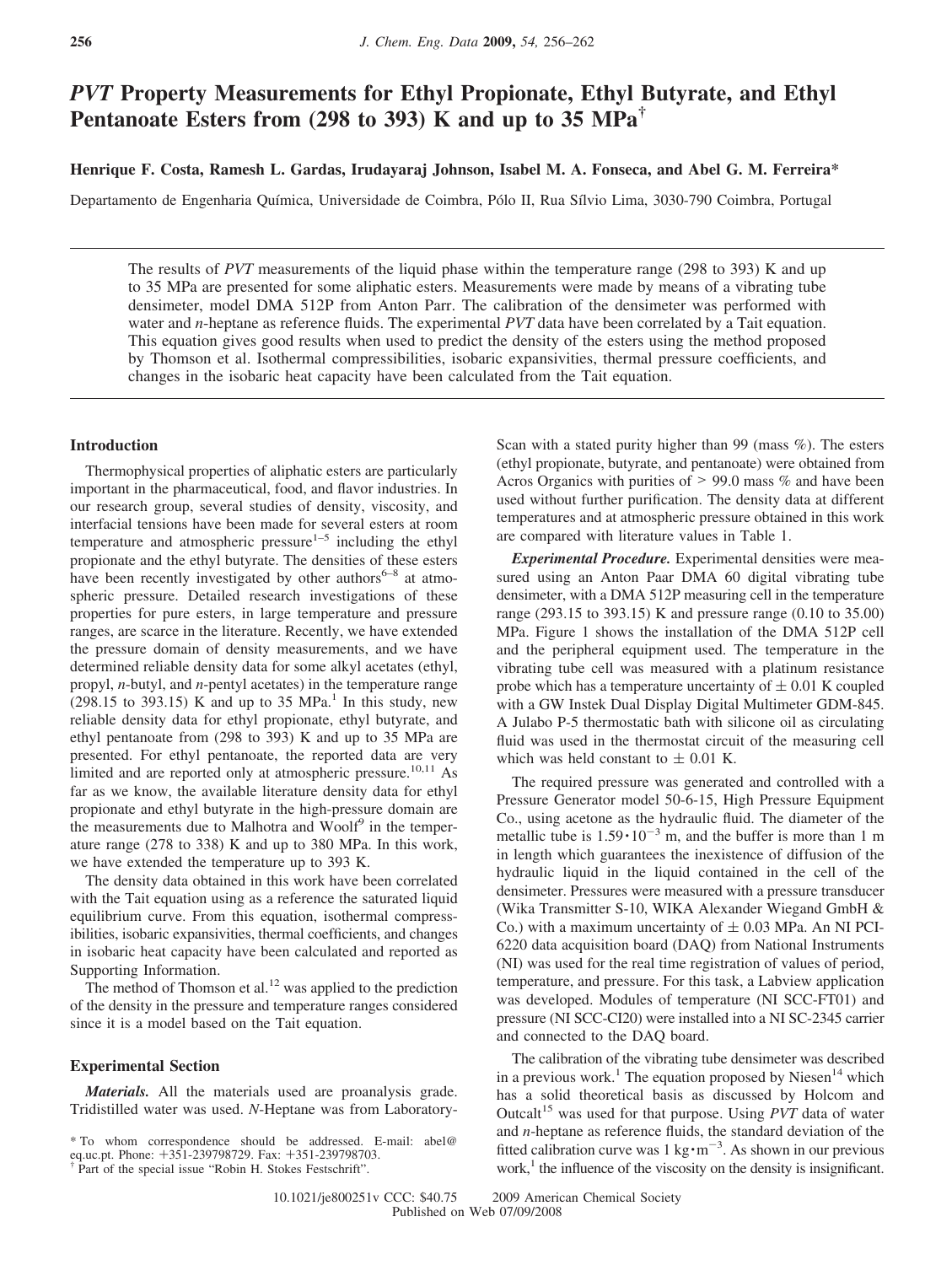**Table 1. Densities of Pure Esters at Different Temperatures and at Atmospheric Pressure, Obtained in this Work and from the Literature**

|                  |        |           | $\rho$ /kg·m <sup>-3</sup>                                                             |
|------------------|--------|-----------|----------------------------------------------------------------------------------------|
| ester            | T/K    | this work | literature                                                                             |
| ethyl propionate | 298.15 | 884.3     | 884.359 <sup>a</sup> ; 884.16 <sup>b</sup> ; 884.0 <sup>c</sup>                        |
|                  | 303.15 | 878.5     | $878.87^{d}$ ; $879.14^{e}$ ; $879.03^{b}$                                             |
|                  | 308.15 | 872.7     | $873.33^{e}$                                                                           |
|                  | 313.15 | 866.8     | 867.094 <sup>a</sup>                                                                   |
|                  | 318.15 | 860.9     | $861.60^e$                                                                             |
|                  | 323.15 | 854.9     | $855.456^a$                                                                            |
|                  | 328.15 | 849.2     | $849.85^{e}$                                                                           |
|                  | 333.15 | 843.1     | $843.96^e$                                                                             |
|                  | 338.15 | 836.9     | $837.671^a$                                                                            |
|                  | 343.15 | 831.1     |                                                                                        |
|                  | 348.15 | 824.9     |                                                                                        |
|                  | 353.15 | 818.7     |                                                                                        |
|                  | 363.15 | 803.5     |                                                                                        |
|                  | 373.15 | 790.9     |                                                                                        |
| ethyl butyrate   | 298.15 | 873.3     | 873.668 <sup>a</sup> ; 873.47 <sup>f</sup> ; 873.94 <sup>c</sup> , 874.32 <sup>e</sup> |
|                  | 303.15 | 868.1     | 868.21 <sup>s</sup> ; 868.83 <sup>e</sup> ;                                            |
|                  | 308.15 | 862.6     | $863.40^e$                                                                             |
|                  | 313.15 | 857.3     | 857.765 <sup>a</sup> ; 857.98 <sup>e</sup>                                             |
|                  | 318.15 | 851.9     | $852.46^e$                                                                             |
|                  | 323.15 | 846.7     | 847.031 <sup>a</sup> ; 847.03 <sup>e</sup>                                             |
|                  | 328.15 | 841.4     | $841.54^{e}$                                                                           |
|                  | 333.15 | 835.8     |                                                                                        |
|                  | 338.15 | 830.3     | 830.781 <sup>a</sup>                                                                   |
|                  | 343.15 | 824.8     |                                                                                        |
|                  | 348.15 | 819.1     |                                                                                        |
|                  | 353.15 | 813.5     |                                                                                        |
|                  | 363.15 | 799.9     |                                                                                        |
|                  | 373.15 | 788.5     |                                                                                        |
|                  | 383.15 | 776.9     |                                                                                        |
|                  | 393.15 | 765.1     |                                                                                        |
| ethyl pentanoate | 298.15 | 870.7     | 869.39 <sup>h</sup>                                                                    |
|                  | 303.15 | 865.5     | $866.90^{i}$                                                                           |
|                  | 308.15 | 860.3     |                                                                                        |
|                  | 313.15 | 855.0     | $856.81^{i}$                                                                           |
|                  | 318.15 | 849.8     |                                                                                        |
|                  | 323.15 | 844.4     |                                                                                        |
|                  | 328.15 | 839.1     |                                                                                        |
|                  | 333.15 | 833.7     |                                                                                        |
|                  | 338.15 | 828.4     |                                                                                        |
|                  | 343.15 | 823.0     |                                                                                        |
|                  | 348.15 | 817.7     |                                                                                        |
|                  | 353.15 | 812.2     |                                                                                        |
|                  | 363.15 | 801.2     |                                                                                        |
|                  | 373.15 | 790.7     |                                                                                        |
|                  | 383.15 | 779.9     |                                                                                        |
|                  | 393.15 | 769.0     |                                                                                        |

*<sup>a</sup>* Ref 9. *<sup>b</sup>* Ref 6. *<sup>c</sup>* Ref 13. *<sup>d</sup>* Ref 2. *<sup>e</sup>* Ref 7. *<sup>f</sup>* Ref 8. *<sup>g</sup>* Ref 4. *<sup>h</sup>* Ref 10. *<sup>i</sup>* Ref 11.

### **Results and Discussion**

Density measurements were carried out in wide ranges of temperatures, (298 to 393) K, and pressures, (0.1 to 35) MPa. Particular attention was given to the subcritical data, and therefore we have measured the density in the above-mentioned temperature domain for several subcritical pressure values. The experimental data for ethyl propionate, ethyl butyrate, and ethyl pentanoate are reported in Tables 2 to 4. In Figure 2, we represent the isotherms of the density,  $\rho$ , for ethyl propionate. The expected behavior with temperature and pressure is found. The densities of the esters decrease with the increase of the alkanoate chain length, and this effect is more important at low temperature. This behavior was also observed in our previous reported data for alkyl acetates<sup>1</sup> and was discussed on the basis that addition of  $-CH_2$ - groups disrupts the local configurational order of the  $-COO-$  group causing a lower molecular packing efficiency which leads to the decrease in the density.<sup>1</sup>

The density data due to Malhotra and Woolf<sup>9</sup> for ethyl propionate and ethyl butyrate at temperatures of (298.14, 313.14,

323.14, and 338.13) K have been compared with our own measurements at the same temperatures and pressures. The results of comparison are shown in Figure 3. The average absolute deviation, AAD, defined as

$$
AAD (\%) = \frac{\sum_{i=1}^{N_p} |(\rho_{expt} - \rho_{\text{lit.}})/\rho_{\text{lit.}}|_i}{N_p}
$$
 (1)

is 0.2 % for both substances. In eq 1,  $\rho_{\text{exptl}}$  and  $\rho_{\text{lit.}}$  are, respectively, the experimental density data from this work and the experimental values found by Malhotra and Woolf<sup>9</sup> for the same temperature and pressure, and  $N<sub>p</sub>$  represents the number of points.

The Tait equation

$$
\rho = \frac{\rho^{\text{ref}}}{\left\{1 - C \ln \frac{(B+P)}{(B+P^{\text{ref}})}\right\}}\tag{2}
$$

was fitted to the experimental density data in the ranges of pressures and of temperatures mentioned above. As discussed in a previous work,<sup>1</sup> the saturated liquid state ( $\sigma$ ) was selected here as the reference state which means  $\rho^{\text{ref}} = \rho^{\text{G}}$  and  $P^{\text{ref}} =$  $P^{\sigma}$ . The vapor pressure ( $P^{\sigma}$ ) of the ethyl propionate and ethyl butyrate was obtained from the Wagner equation

$$
\ln(P^{\sigma}/\text{kPa}) = \ln(P_c/\text{kPa}) + (T_c/T)(n_1\tau + n_2\tau^{1.5} + n_3\tau^3 + n_4\tau^6)
$$
 (3)

where  $\tau = 1 - T_r$ . The critical constants  $(T_c, P_c)$  and the parameters  $n_i$  are listed in Table 5. For ethyl pentanoate we have used the Antoine equation

$$
\ln(P^{\sigma}/k\text{Pa}) = n_1 - n_2/[(T/K) + n_3]
$$
 (4)

The values of the saturated liquid density for a given temperature were obtained from values of density data measured at pressures lower than the critical, using eqs 3 and 4 as explained before.<sup>1</sup>

The density data of the saturated liquid  $(\rho^{\langle \sigma \rangle})$  are reported in Table 6. The Rackett equation, modified by Spencer and  $Danner<sup>21</sup>$ 

$$
\rho^{\lambda \sigma} = \left\{ \frac{MP_c}{RT_c} \right\} \frac{1}{Z_{RA}^{[1 + (1 - T_t)^{27}]}}
$$
(5)

was fitted to the density data of the saturated liquid in the range (298.15 to 393.15) K. The values of the fitted parameter  $Z_{RA}$ and the associated standard deviation of the fit,  $\sigma$ , defined as

$$
\sigma = \left[ \sum_{i=1}^{N_{\rm p}} (\rho_{\rm calcd}^{\prime \sigma} - \rho_{\rm exptl}^{\prime \sigma})_i^2 / (N_{\rm p} - k) \right]^{1/2}
$$
(6)

where  $\rho_{\text{calcd}}^{\text{QG}}$  and  $\rho_{\text{exptl}}^{\text{QG}}$  are, respectively, the density data from eq 5 determined as described above and *k* is the number of adjusted parameters  $(k = 1)$ , are listed in Table 7. In the same table, values of density at the critical point  $(\rho_c)$  obtained from eq 5 are compared with literature ones. The accordance is good. The calculated values of the saturated liquid density from eq 5 are represented in Figure 4, and our values of  $\rho_{\text{exptl}}^{\ell\sigma}$  are compared with those from the literature for ethyl propionate. As for the other alkyl acetates studied, $<sup>1</sup>$  the agreement is good and the</sup> saturation curves can be well predicted in all the liquid  $+$  gas equilibrium ranges using eq 5 fitted to density data in a very narrow range of temperatures.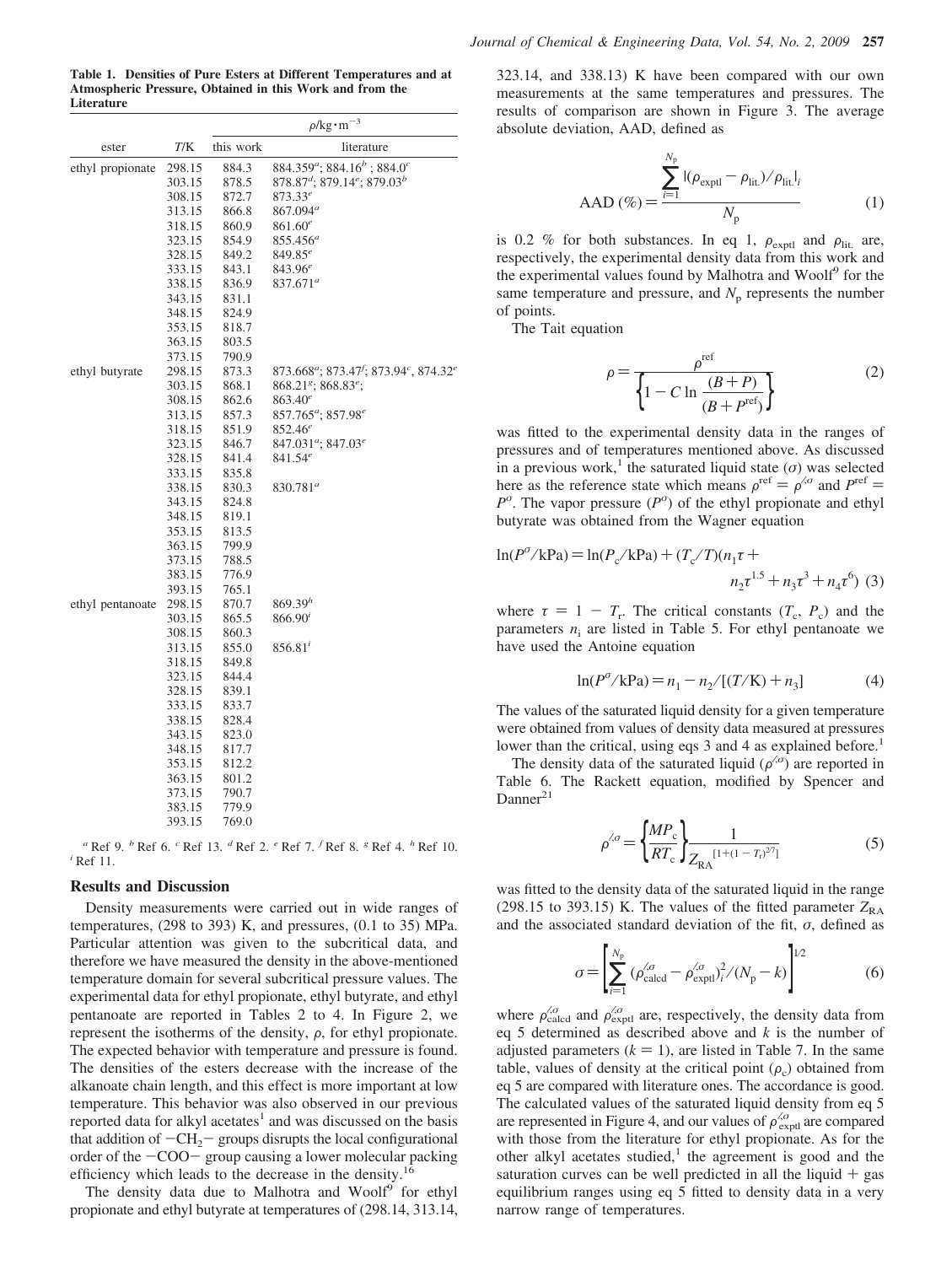|  |  |  |  |  | Table 2. Experimental Density, $\rho$ , Data for Ethyl Propionate as a Function of Temperature, T, and Pressure, P |
|--|--|--|--|--|--------------------------------------------------------------------------------------------------------------------|
|--|--|--|--|--|--------------------------------------------------------------------------------------------------------------------|

|        |       |       |       |       |       | $\rho$ /kg·m <sup>-3</sup> . | at P/MPa |       |       |       |       |       |
|--------|-------|-------|-------|-------|-------|------------------------------|----------|-------|-------|-------|-------|-------|
| T/K    | 0.10  | 1.00  | 2.00  | 3.00  | 3.34  | 5.00                         | 10.00    | 15.00 | 20.00 | 25.00 | 30.00 | 35.00 |
| 298.15 | 884.3 | 884.8 | 885.7 | 886.6 | 886.9 | 888.7                        | 892.9    | 896.9 | 900.7 | 904.4 | 908.9 | 913.6 |
| 303.15 | 878.5 | 879.0 | 880.0 | 880.9 | 881.2 | 883.0                        | 887.4    | 891.6 | 895.6 | 899.4 | 904.0 | 908.9 |
| 308.15 | 872.7 | 873.2 | 874.2 | 875.2 | 875.5 | 877.4                        | 882.0    | 886.3 | 890.4 | 894.3 | 899.2 | 904.2 |
| 313.15 | 866.8 | 867.4 | 868.4 | 869.4 | 869.8 | 871.7                        | 876.5    | 880.9 | 885.1 | 889.3 | 894.4 | 899.5 |
| 318.15 | 860.9 | 861.5 | 862.6 | 863.7 | 864.1 | 866.1                        | 871.0    | 875.6 | 880.0 | 884.1 | 889.1 | 894.3 |
| 323.15 | 854.9 | 856.0 | 857.1 | 858.1 | 858.4 | 860.3                        | 865.4    | 870.2 | 874.7 | 879.1 | 884.3 | 889.7 |
| 328.15 | 849.2 | 850.2 | 851.3 | 852.5 | 852.9 | 854.7                        | 860.0    | 865.0 | 869.6 | 874.0 | 879.4 | 884.9 |
| 333.15 | 843.1 | 844.2 | 845.4 | 846.6 | 847.0 | 849.0                        | 854.6    | 859.7 | 864.5 | 869.2 | 874.8 | 880.6 |
| 338.15 | 836.9 | 838.2 | 839.5 | 840.7 | 841.1 | 843.1                        | 848.8    | 854.4 | 859.4 | 863.6 | 869.9 | 875.8 |
| 343.15 | 831.1 | 832.2 | 833.5 | 834.8 | 835.2 | 837.4                        | 843.4    | 848.9 | 854.0 | 859.1 | 865.0 | 871.0 |
| 348.15 | 824.9 | 826.0 | 827.4 | 828.8 | 829.3 | 831.5                        | 837.7    | 843.4 | 848.8 | 854.0 | 860.1 | 866.3 |
| 353.15 | 818.7 | 819.9 | 821.3 | 822.7 | 823.2 | 825.6                        | 832.1    | 838.0 | 843.5 | 848.9 | 855.3 | 861.6 |
| 363.15 | 803.5 | 805.1 | 806.9 | 808.7 | 809.3 | 812.0                        | 819.6    | 826.5 | 833.0 | 839.1 | 844.8 | 850.2 |
| 373.15 | 790.9 | 792.6 | 794.5 | 796.4 | 797.1 | 800.0                        | 808.2    | 815.6 | 822.5 | 829.0 | 834.9 | 840.6 |
| 383.15 |       | 780.0 | 782.1 | 784.1 | 784.8 | 787.9                        | 796.6    | 804.6 | 811.9 | 818.7 | 825.0 | 830.9 |
| 393.15 |       | 766.4 | 768.7 | 770.8 | 771.5 | 775.0                        | 784.5    | 793.1 | 800.8 | 808.0 | 814.7 | 820.9 |

### Table 3. Experimental Density,  $\rho$ , Data for Ethyl Butyrate as a Function of Temperature, *T*, and Pressure, *P*

|        |       |       |       |       |       | $\rho$ /kg·m <sup>-3</sup> . | at P/MPa |       |       |       |       |       |
|--------|-------|-------|-------|-------|-------|------------------------------|----------|-------|-------|-------|-------|-------|
| T/K    | 0.10  | 1.00  | 2.00  | 3.00  | 3.10  | 5.00                         | 10.00    | 15.00 | 20.00 | 25.00 | 30.00 | 35.00 |
| 298.15 | 873.3 | 874.1 | 875.0 | 875.9 | 876.0 | 877.5                        | 881.5    | 885.3 | 889.0 | 892.5 | 896.9 | 901.4 |
| 303.15 | 868.1 | 868.9 | 869.8 | 870.7 | 870.7 | 872.4                        | 876.5    | 880.4 | 884.1 | 887.8 | 892.3 | 896.9 |
| 308.15 | 862.6 | 863.5 | 864.4 | 865.3 | 865.4 | 867.1                        | 871.4    | 875.5 | 879.4 | 883.1 | 887.8 | 892.5 |
| 313.15 | 857.3 | 858.2 | 859.1 | 860.1 | 860.2 | 861.9                        | 866.3    | 870.5 | 874.5 | 878.4 | 883.2 | 888.1 |
| 318.15 | 851.9 | 852.8 | 853.8 | 854.8 | 854.9 | 856.7                        | 861.3    | 865.8 | 869.9 | 874.1 | 879.0 | 884.1 |
| 323.15 | 846.7 | 847.4 | 848.4 | 849.5 | 849.6 | 851.7                        | 856.7    | 861.1 | 865.4 | 869.4 | 874.5 | 879.7 |
| 328.15 | 841.4 | 842.0 | 843.3 | 844.5 | 844.6 | 846.6                        | 851.5    | 856.2 | 860.5 | 864.8 | 870.0 | 875.3 |
| 333.15 | 835.8 | 837.0 | 838.1 | 839.2 | 839.3 | 841.2                        | 846.3    | 851.1 | 855.6 | 860.1 | 865.4 | 870.8 |
| 338.15 | 830.3 | 831.5 | 832.6 | 833.8 | 833.9 | 835.9                        | 841.2    | 846.2 | 850.8 | 855.5 | 861.0 | 866.5 |
| 343.15 | 824.8 | 825.9 | 827.1 | 828.3 | 828.4 | 830.7                        | 836.2    | 841.4 | 846.1 | 850.1 | 855.7 | 861.8 |
| 348.15 | 819.1 | 820.3 | 821.6 | 822.9 | 823.0 | 825.1                        | 830.9    | 836.2 | 841.1 | 846.0 | 851.8 | 857.7 |
| 353.15 | 813.5 | 814.7 | 816.1 | 817.4 | 817.5 | 819.8                        | 825.7    | 831.2 | 836.3 | 841.4 | 847.4 | 853.4 |
| 363.15 | 799.9 | 801.4 | 803.0 | 804.5 | 804.7 | 807.9                        | 814.4    | 820.7 | 826.7 | 832.4 | 837.7 | 842.7 |
| 373.15 | 788.5 | 790.1 | 791.7 | 793.4 | 793.6 | 796.8                        | 804.0    | 810.8 | 817.2 | 823.1 | 828.7 | 834.0 |
| 383.15 | 776.9 | 778.6 | 780.4 | 782.2 | 782.4 | 785.5                        | 793.5    | 800.8 | 807.5 | 813.8 | 819.6 | 825.2 |
| 393.15 | 765.1 | 766.9 | 768.8 | 770.8 | 771.0 | 774.5                        | 783.1    | 790.9 | 798.0 | 804.6 | 810.7 | 816.6 |

Table 4. Experimental Density,  $\rho$ , Data for Ethyl Pentanoate as a Function of Temperature,  $T$ , and Pressure,  $P$ 

|        |       |       |       |       |       |       | $\rho$ /kg·m <sup>-3</sup> at <i>P</i> /MPa |       |       |       |       |       |
|--------|-------|-------|-------|-------|-------|-------|---------------------------------------------|-------|-------|-------|-------|-------|
| T/K    | 0.10  | 1.00  | 2.00  | 2.78  | 3.00  | 5.00  | 10.00                                       | 15.00 | 20.00 | 25.00 | 30.00 | 35.00 |
| 298.15 | 870.7 | 871.5 | 872.4 | 873.0 | 873.2 | 875.1 | 879.4                                       | 883.4 | 887.3 | 891.0 | 894.6 | 898.1 |
| 303.15 | 865.5 | 866.4 | 867.4 | 868.1 | 868.3 | 870.1 | 874.5                                       | 878.7 | 882.6 | 886.5 | 890.2 | 893.8 |
| 308.15 | 860.3 | 861.2 | 862.1 | 862.9 | 863.1 | 865.0 | 869.5                                       | 873.8 | 877.8 | 881.8 | 885.6 | 889.2 |
| 313.15 | 855.0 | 855.9 | 856.9 | 857.7 | 857.9 | 859.9 | 864.5                                       | 868.9 | 873.0 | 877.0 | 880.9 | 884.6 |
| 318.15 | 849.8 | 850.6 | 851.7 | 852.4 | 852.7 | 854.6 | 859.4                                       | 863.9 | 868.2 | 872.3 | 876.3 | 880.1 |
| 323.15 | 844.4 | 845.3 | 846.4 | 847.2 | 847.4 | 849.4 | 854.3                                       | 859.0 | 863.4 | 867.6 | 871.7 | 875.5 |
| 328.15 | 839.1 | 840.0 | 841.1 | 842.0 | 842.3 | 844.4 | 849.4                                       | 854.2 | 858.7 | 863.0 | 867.1 | 871.1 |
| 333.15 | 833.7 | 834.7 | 836.0 | 836.9 | 837.1 | 839.3 | 844.5                                       | 849.5 | 854.1 | 858.6 | 862.9 | 867.0 |
| 338.15 | 828.4 | 829.5 | 830.7 | 831.5 | 831.8 | 834.0 | 839.4                                       | 844.5 | 849.3 | 853.9 | 858.2 | 862.4 |
| 343.15 | 823.0 | 824.1 | 825.3 | 826.2 | 826.5 | 828.8 | 834.4                                       | 839.6 | 844.5 | 849.2 | 853.7 | 858.0 |
| 348.15 | 817.7 | 818.7 | 820.0 | 821.0 | 821.3 | 823.7 | 829.4                                       | 834.8 | 839.9 | 844.7 | 849.3 | 853.6 |
| 353.15 | 812.2 | 813.3 | 814.6 | 815.6 | 815.9 | 818.4 | 824.3                                       | 829.9 | 835.1 | 840.0 | 844.7 | 849.1 |
| 363.15 | 801.2 | 802.5 | 803.9 | 805.0 | 805.5 | 808.1 | 814.6                                       | 820.5 | 826.0 | 831.2 | 836.0 | 840.8 |
| 373.15 | 790.7 | 792.0 | 793.5 | 794.7 | 795.0 | 797.9 | 804.8                                       | 810.9 | 816.7 | 822.2 | 827.3 | 832.3 |
| 383.15 | 779.9 | 781.3 | 783.0 | 784.2 | 784.5 | 787.6 | 795.0                                       | 801.5 | 807.6 | 813.4 | 818.9 | 824.0 |
| 393.15 | 769.0 | 770.5 | 772.3 | 773.6 | 774.1 | 777.4 | 785.1                                       | 791.6 | 797.7 | 803.5 | 809.0 | 814.0 |

In eq 2, the coefficient *C* was treated as constant for each substance while the parameter *B* was considered temperature dependent following a function proposed by Kumagai and Iwasaki.<sup>23</sup> They have found that  $\overline{B}$  is proportional to the reciprocal of temperature. This dependence is given by

$$
B = b_1 + \frac{b_2}{T} \tag{7}
$$

where  $b_1$  and  $b_2$  are parameters obtained from the fitting of eq 2 to *PVT* data. In Table 8, we list the parameters of the Tait equation, the average absolute deviation (AAD), and the standard deviation of the fittings  $(\sigma)$  for the esters studied.

Table 5. Critical Constants  $(T_c, P_c)$  and Parameters of the Wagner Equation, Equation  $3^a$  and the Antoine Equation, Equation  $4^b$ 

|                     | $T_{\rm c}$ | $P_c$ | parameters of eqs 3 and 4                                                             |                   |             |       |  |  |  |
|---------------------|-------------|-------|---------------------------------------------------------------------------------------|-------------------|-------------|-------|--|--|--|
| ester               | K           | kPa   | $n_{1}$                                                                               | $n_{2}$           | $n_{\rm a}$ | $n_4$ |  |  |  |
| ethyl<br>propionate |             |       | $546.1^{\circ}$ 3360 <sup><math>\circ</math></sup> -7.76801 1.19545 -3.81174 -3.81174 |                   |             |       |  |  |  |
| ethyl<br>butyrate   |             |       | $569.0^{\circ}$ $2950^{\circ}$ $-7.93351$ $1.22092$ $-3.89295$ $-3.89295$             |                   |             |       |  |  |  |
| ethyl<br>pentanoate |             |       | $593.3d$ 2780 <sup>e</sup> 15.3818                                                    | $4074.13 - 40.59$ |             |       |  |  |  |

*<sup>a</sup>* The parameters are from ref 17. *<sup>b</sup>* Parameters from ref 18. *<sup>c</sup>* Ref 17. *<sup>d</sup>* Ref 19. *<sup>e</sup>* Ref 20.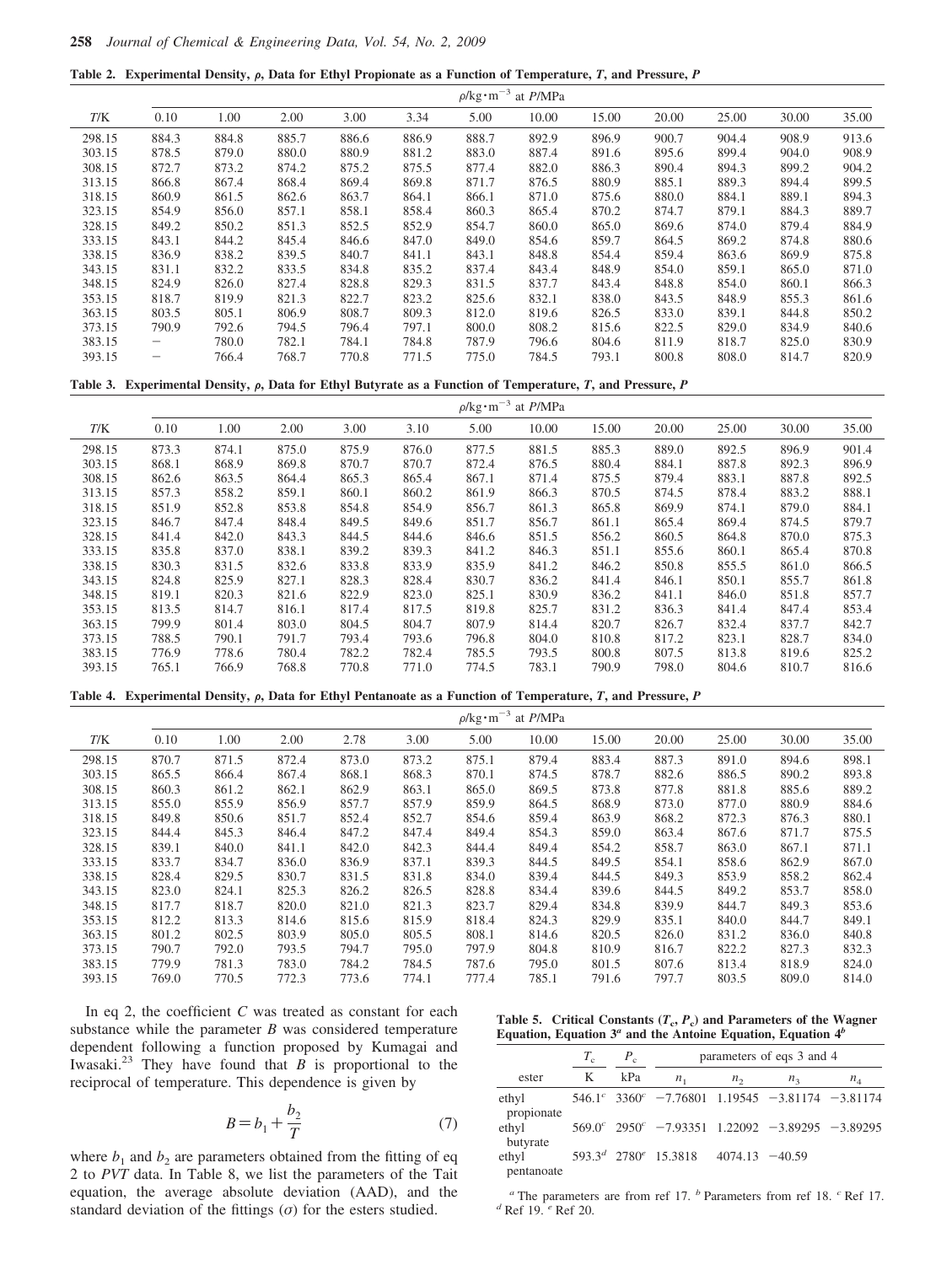

**Figure 1.** Experimental setup for the measurement of liquid densities at high pressures: 1, Julabo FP-50 thermostatic bath; 2, DMA 60 (Anton Paar) device for measuring the period of oscillation; 3, measuring cell DMA 512P (Anton Paar); 4, syringe for sample introduction; 5, pressure generator model HIP 50-6-15; 6, PT probe; 7, pressure transducer WIKA, S-10; 8, NI PCI-8220 data acquisition board; 9, PC.



**Figure 2.** Isotherms of the density  $(\rho)$  for ethyl propionate. The symbols refer to the experimental data: from  $\circ$ , 298.15 K to  $\Xi$ , 353.15 K with increments of 5 K, and from  $\Xi$ , 353.15 K to  $+$ , 393.15 K with increments of 10 K. The curves are calculated with eq 2.

In Figure 5, the percentage density deviation plots between the calculated values with eq 2 and experimental data are shown. The absolute percentage deviations are less than 0.2 % in the majority part of the temperature and pressure domains. The AAD is of the order of 0.1 % for all the substances (see Table 8).

Some mechanical coefficients were obtained from the Tait equation. For the isothermal compressibility  $(k_T)$  defined as

$$
k_T = -\frac{1}{V_m} \left( \frac{\delta V_m}{\delta P} \right)_T = \frac{1}{\rho} \left( \frac{\delta \rho}{\delta P} \right)_T = \left( \frac{\delta \ln \rho}{\delta P} \right)_T \tag{8}
$$

the final expression is

$$
k_T = \left(\frac{C}{B+P}\right)\left(\frac{\rho}{\rho^{\langle\sigma\rangle}}\right) \tag{9}
$$

The isothermal compressibilities of the esters are listed as Supporting Information, and the values for ethyl propionate are shown in Figure 6. For the other alkyl esters, the representations are similar.



**Figure 3.** Percentage deviations between experimental data of this work and that from Malhotra and Woolf<sup>9</sup> at the temperatures of  $\bullet$ , O, 298.14 K; ■,  $\Box$ , 313.14 K;  $\blacktriangle$ ,  $\triangle$ , 323.14 K;  $\nabla$ ,  $\nabla$ , 338.13 K. The full symbols refer to the ethyl propionate and the open symbols to ethyl butyrate. The quantity  $100(\delta \rho/\rho)$  means  $100(\rho_{eq\ 2} - \rho_{lit})/\rho_{lit}$ .

For the isobaric expansivity  $(\alpha_P)$ 

$$
\alpha_P = \frac{1}{V_m} \left( \frac{\delta V_m}{\delta T} \right)_P = -\frac{1}{\rho} \left( \frac{\delta \rho}{\delta T} \right)_P = -\left( \frac{\delta \ln \rho}{\delta T} \right)_P \tag{10}
$$

the following expression is derived from the Tait and the Rackett equations

$$
\alpha_{P} = -\frac{2}{7} \frac{\ln(Z_{\text{RA}})}{T_{\text{c}}(1 - T_{\text{r}})^{5/7}} - C \left\{ \frac{\frac{dB}{dT}(P^{\sigma} - P) - \gamma^{\sigma}(B + P)}{\left[1 - C \ln\left(\frac{B + P}{B + P^{\sigma}}\right)\right](B + P^{\sigma})(B + P)} \right\} (11)
$$

where  $dB/dT = -b_2/T^2$  and  $\gamma^{\sigma} = dP^{\sigma}/dT$  is the slope of the vapor pressure curve at the given temperature *T*. The values of  $\alpha_P$  are plotted in Figure 7 for ethyl butyrate. Values of this mechanical coefficient for the other esters are given as Supporting Information.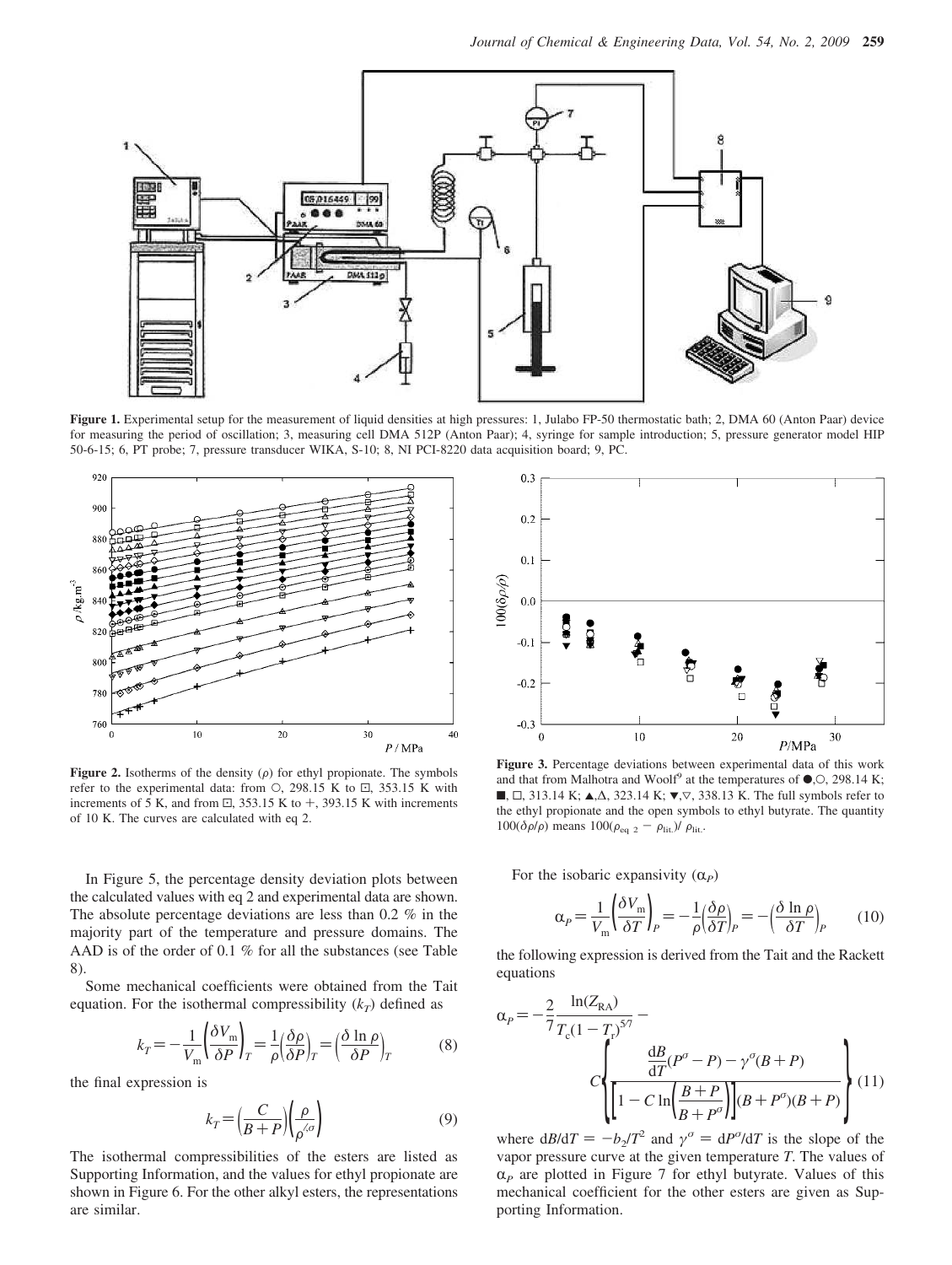**Table 6. Density of the Saturated Liquid,**  $ρ^{6}$ 

| $\rho^{\prime,\sigma}$ | T      | $\rho^{\prime,\sigma}$ | T      | $\rho^{\zeta\sigma}$                                          | T      | $\rho^{\!\scriptscriptstyle\langle O}$ |
|------------------------|--------|------------------------|--------|---------------------------------------------------------------|--------|----------------------------------------|
| $kg \cdot m^{-3}$      | K      | $kg \cdot m^{-3}$      | K      | $kg \cdot m^{-3}$                                             | K      | $\text{kg}\cdot \text{m}^{-3}$         |
|                        |        |                        |        |                                                               |        |                                        |
| 884.1                  | 318.15 | 860.7                  | 338.15 | 836.9                                                         | 363.15 | 803.5                                  |
| 878.3                  | 323.15 | 854.9                  | 343.15 | 831.0                                                         | 373.15 | 790.9                                  |
| 872.5                  | 328.15 | 849.1                  | 348.15 | 824.8                                                         | 383.15 | 778.3                                  |
| 866.6                  | 333.15 | 843.0                  | 353.15 | 818.6                                                         | 393.15 | 764.7                                  |
|                        |        |                        |        |                                                               |        |                                        |
| 873.2                  | 318.15 | 851.8                  | 338.15 | 830.2                                                         | 363.15 | 799.8                                  |
| 868.0                  | 323.15 | 846.5                  | 343.15 | 824.7                                                         | 373.15 | 788.4                                  |
| 862.5                  | 328.15 | 841.1                  | 348.15 | 819.0                                                         | 383.15 | 776.9                                  |
| 857.2                  | 333.15 | 835.8                  | 353.15 | 813.4                                                         | 393.15 | 765.1                                  |
|                        |        |                        |        |                                                               |        |                                        |
| 870.6                  | 318.15 | 849.7                  | 338.15 | 828.3                                                         | 363.15 | 801.1                                  |
| 865.4                  | 323.15 | 844.3                  | 343.15 | 822.9                                                         | 373.15 | 790.6                                  |
| 860.2                  | 328.15 | 839.0                  | 348.15 | 817.5                                                         | 383.15 | 779.8                                  |
| 855.0                  | 333.15 | 833.6                  | 353.15 | 812.1                                                         | 393.15 | 768.9                                  |
|                        |        |                        |        | Ethyl Propionate<br><b>Ethyl Butyrate</b><br>Ethyl Pentanoate |        |                                        |

Table 7. Coefficient  $Z_{RA}$  in the Rackett Equation, Equation 5, **Standard Deviation of the Fit,** σ**, and Average Absolute Deviation, AAD**

|                                    |                                                                                    |                                                 |                      | $\rho_c$ /kg·m <sup>-3</sup>                                |
|------------------------------------|------------------------------------------------------------------------------------|-------------------------------------------------|----------------------|-------------------------------------------------------------|
| ester                              | $Z_{R,A}$                                                                          | $\sigma/\text{kg}\cdot\text{m}^{-3}$ AAD % eq 5 |                      | lit.                                                        |
| ethyl propionate<br>ethyl butyrate | $0.2549 \pm 0.0001$<br>$0.2527 \pm 0.0000$<br>ethyl pentanoate $0.2573 \pm 0.0001$ | 1.4<br>1.1<br>2.1                               | 0.13<br>0.10<br>0.21 | $296.5$ $296.0^a$<br>$286.6$ $275.9^a$<br>$285.2$ $289.9^a$ |

*<sup>a</sup>* Ref 20.

The thermal pressure coefficient  $(\gamma_V)$  was calculated according to

$$
\gamma_{\rm V} = \left(\frac{\delta P}{\delta T}\right)_{\rho} = \frac{\alpha_{\rho}}{k_T} \tag{12}
$$

and the values for this property are plotted in Figure 8 for ethyl pentanoate. The thermal pressure coefficient data for ethyl propionate and ethyl butyrate are also given as Supporting Information. We have performed a statistical study to determine the correct number of significant figures of the mechanical coefficients. We have applied the propagation law of errors at eqs 9, 11, and 12 taking into account the uncertainties in the parameters  $Z_{\text{RA}}$ ,  $C$ ,  $b_1$ , and  $b_2$  and also in the temperature and pressure. We have concluded that the calculated  $k_T$  must be presented with no more than one decimal place, and the  $\alpha_P$  can be written with two or one decimals depending on the  $(T, P)$  domain considered. Obviously  $\gamma_V$  must be presented with only one decimal place. The values of  $\alpha_P$  are similar in magnitude for all the esters in the tested ranges of temperature and pressure. The same is true for  $k_T$ . The dependence on *P* and *T* of these mechanical coefficients follows the expected behavior. The coefficients  $\alpha_p$  and  $k_T$  show an increase with the temperature which is more significant at lower pressures. At high pressures, the value of  $\alpha_P$  is practically constant, independent of temperature. At fixed pressure, the value of the thermal pressure coefficient decreases with the increasing temperature, and an isothermal increase with pressure in this property is observed, especially at values of high temperature isotherms. From the tables given in the Supporting Information, it is observed that the effect of adding  $-CH_2$  units to the alkanoate group of the ester molecule has negligible changes on the mechanical coefficients.

The  $\alpha_P$  and  $k_T$  data from this work have been compared with the values reported by Malhotra and Woolf<sup>9</sup> for ethyl propionate and ethyl butyrate. The absolute percentage deviation for both coefficients is between (1 and 3) %, and therefore the agreement can be considered good because these coefficients involve the derivatives of density which are highly sensible to minor changes in the density.



**Figure 4.** Density of the saturated liquid of the alkyl esters  $(\rho^{\langle \sigma \rangle})$  as a function of temperature. Full curves are calculated from eq 5 with the value  $Z_{RA}$ from this work:  $\nabla$ , triple point;  $\odot$ , critical point. (a) Ethyl propionate:  $+$ , ref 22; (b) ethyl butyrate; (c) ethyl pentanoate. O, This work.

**Table 8. Coefficients of Equation 2 and Equation 7, Standard Deviation of the Fit,** σ**, and Average Absolute Deviation, AAD**

|                  |       | $b_1$      | b,            | σ                             | AAD  |
|------------------|-------|------------|---------------|-------------------------------|------|
| ester            |       | <b>MPa</b> | $MPa \cdot K$ | $k\text{e}\cdot\text{m}^{-3}$ | %    |
| ethyl propionate | 0.138 | $-170.04$  | 88936.6       | 0.8                           | 0.07 |
| ethyl butyrate   | 0.140 | $-171.8$   | 92378.0       | 0.7                           | 0.07 |
| ethyl pentanoate | 0.103 | $-48.123$  | 40984.3       | 14                            | 0.14 |

Taking into account the influence of pressure on the isobaric molar heat capacity  $(C_{P,m})$  at constant temperature

$$
\left(\frac{\partial C_{\mathbf{P},\mathbf{m}}}{\partial P}\right)_T = -T \left(\frac{\partial^2 V_{\mathbf{m}}}{\partial T^2}\right)_P\tag{13}
$$

the following equation is obtained for the change in the isobaric molar heat capacity due to the increase in the pressure from 0.1 MPa to *P*

$$
\Delta C_{P,m}(T, P) = C_{P,m}(T, P) - C_{P,m}(T, P = 0.1 \text{ MPa}) =
$$

$$
-T \int_{0.1}^{P} \left\{ \frac{M}{\rho} \left[ \left( \frac{\partial \alpha_p}{\partial T} \right)_P + (\alpha_p)^2 \right] \right\} dP \quad (14)
$$

where *M* is the molar mass. The quantities in the integrand of eq 14 were calculated from the Tait equation. The values of  $\Delta C_{\text{P,m}}$  are given also in the Supporting Information and can be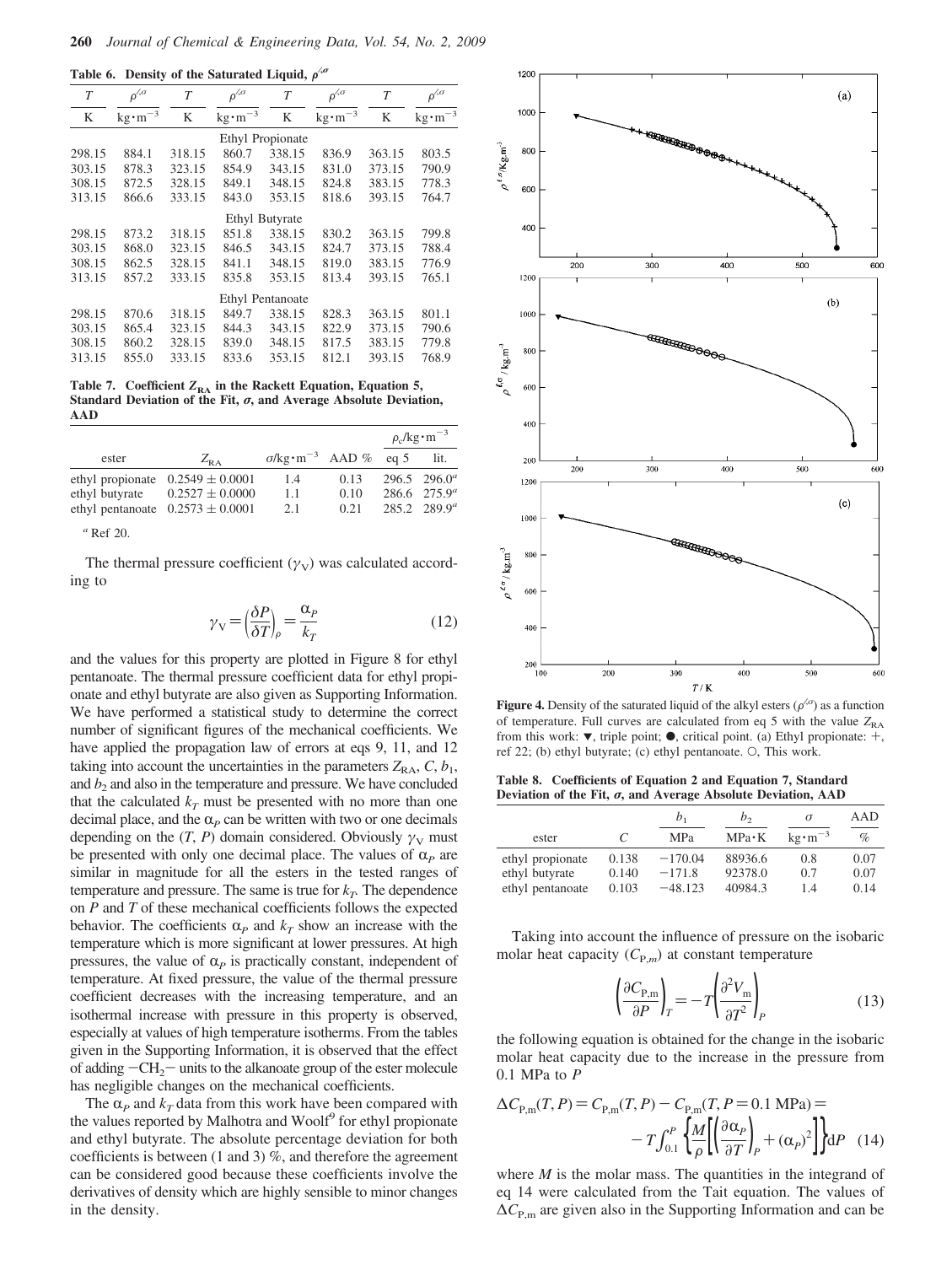

**Figure 5.** Percentage density deviations between the values obtained with eq 2 and experimental data: (a) ethyl propionate; (b) ethyl butyrate; (c) ethyl pentanoate. Experimental data at the temperatures of O, 303.15 K;  $\Box$ , 313.15 K;  $\Delta$ , 323.15 K;  $\triangledown$ , 333.15 K;  $\diamond$ , 343.15 K;  $\bullet$ , 353.15 K; ■, 363.15 K; ▲, 373.15 K; ▼, 383.15 K; ♦, 393.15 K. The quantity  $100(\delta \rho/\rho)$ means  $100(\rho_{\text{eq 2}} - \rho_{\text{exptl}})/\rho_{\text{exptl}}$ .

estimated to have an error of  $(\pm 1$  to 2)  $J \cdot \text{mol}^{-1} \cdot \text{K}^{-1}$ . The most appreciable changes in  $C_{P,m}$  occur at high pressure and high temperature. However, in the range of pressures covered by this work, the  $\Delta C_{\text{P,m}}$  is small compared with the value of  $C_{P,m}(T, P = 0.1$  MPa). Following the data compiled by  $Zábranský et al.<sup>24</sup> for ethyl propionate, the highest temperature$ available for comparison is 350 K. At this temperature and atmospheric pressure,  $C_{P,m} = 211 \text{ J} \cdot \text{mol}^{-1} \cdot \text{K}^{-1}$  and  $\Delta C_{P,m}$  (350 K,  $35 \text{ MPa}$ ) = -8 J·mol<sup>-1</sup>·K<sup>-1</sup>. For ethyl butyrate,  $C_{P,m}(350)$ K, 0.1 MPa) = 248 J·mol<sup>-1</sup>·K<sup>-1</sup> and  $\Delta C_{P,m}$ (350 K, 35 MPa)  $= -7 \text{ J} \cdot \text{mol}^{-1} \cdot \text{K}^{-1}.$ 



**Figure 6.** Isothermal compressibility of ethyl propionate at the temperatures: O, 303.15 K;  $\nabla$ , 333.15 K;  $\bullet$ , 353.15 K;  $\blacktriangle$ , 373.15 K; +, 393.15 K. The curves were fitted to data.



**Figure 7.** Isobaric expansivity of ethyl butyrate at the temperatures: O, 303.15 K; 3, 333.15 K; b, 353.15 K; 2, 373.15 K; +, 393.15 K. The curves were fitted to data.



**Figure 8.** Thermal pressure of ethyl pentanoate at the temperatures: O, 303.15 K; 3, 333.15 K; b, 353.15 K; 2, 373.15 K; +, 393.15 K. The curves were fitted to data.

The Tait equation was also used to predict the density of the ethyl alkanoates studied here. For this purpose, the method due to Thomson et al.<sup>12</sup> was applied. In this method, the parameters *B* and *C* of eq 1 are predicted by the following equations

$$
B/P_c = -1.0 + a(1 - T_r)^{1/3} + b(1 - T_r)^{2/3} + d(1 - T_r) +
$$
  

$$
e(1 - T_r)^{4/3}(15)
$$